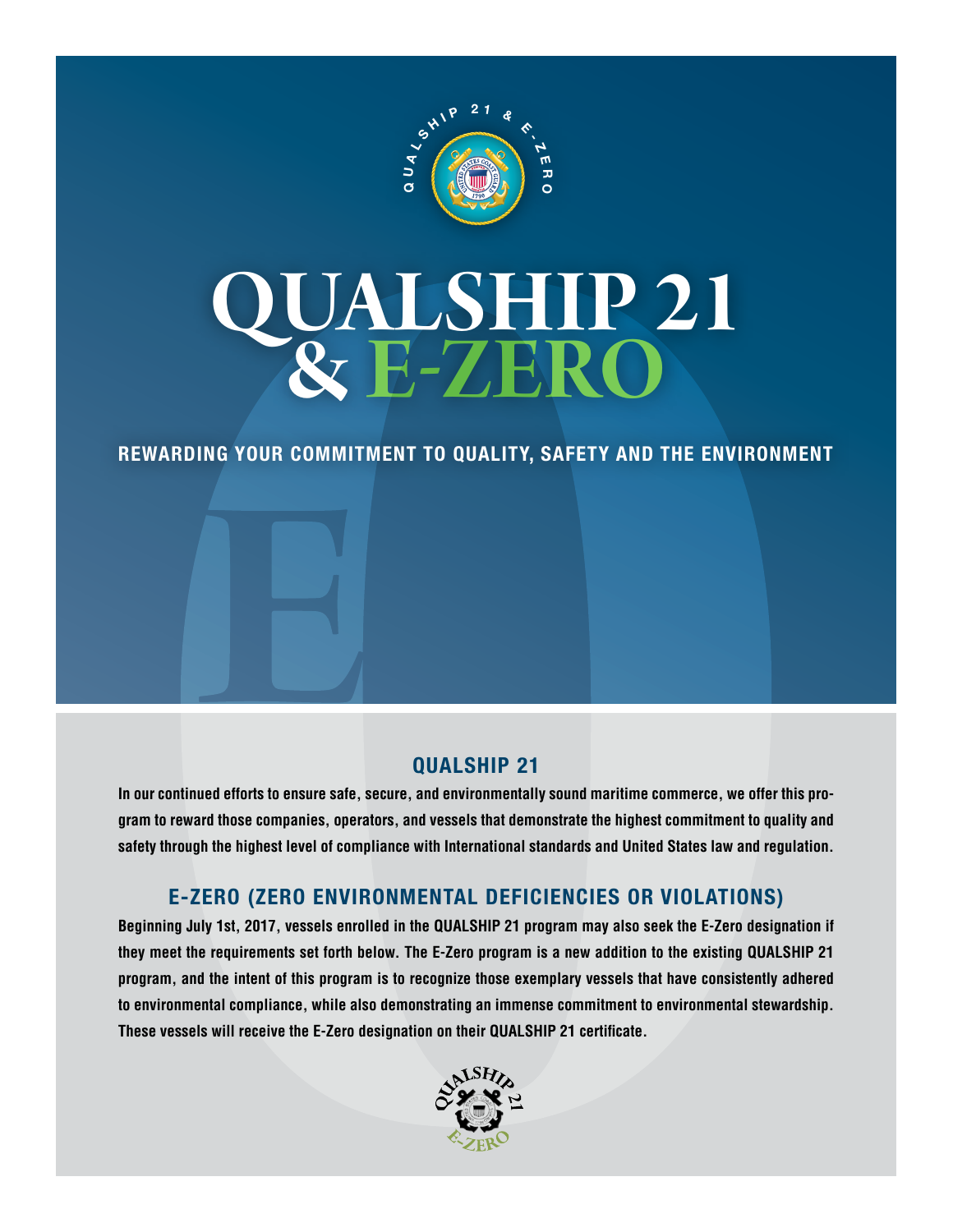## Present Incentives for QUALSHIP 21 Vessels

## **All Vessels**

- **QUALSHIP 21** enrollment valid for 3 years.
- **Vessel name** posted on U.S. Coast Guard website & FOUASIS

#### **Tank Vessels**

**EXECTE: Certificate of Compliance** (COC) annual examination reduced in scope. (For tank vessels, the COC annual examination occurs at the mid-period of the COC's two-year validity.)

## **Freight Vessels**

**Fig. 7** Three years of limited Port State Control (PSC) oversight.

#### **Passenger Vessels**

**No reduced** PSC examination, but vessel will receive QUALSHIP 21 certificate and recognition on the QUALSHIP 21 web page & EQUASIS.

## New Incentives For QUALSHIP 21/E-Zero Vessels

## **All Vessels**

- **Fig. 3** Special recognition denoted on QUALSHIP 21 certificate
- **vessel name** posted on U.S. Coast Guard website & EQUASIS.

## **Tank Vessels**

**EXECTE:** Vessel permitted to conduct cargo operations within six months of both the COC annual examination due date and the COC expiration date. OCMIs must, at a minimum, must verify cargo-specific statutory documents (e.g., IOPP, International Certificate of Fitness) and confirm all cargo systems are operational with the master prior to allowing cargo operations. Tank vessels must still receive a full COC renewal examination prior to the issuance of the COC and the vessel's departure from the Captain of the Port Zone.

#### **Passenger Vessels**

**Reduced scope** for the environmental portion of the examination during COC periodic examinations.

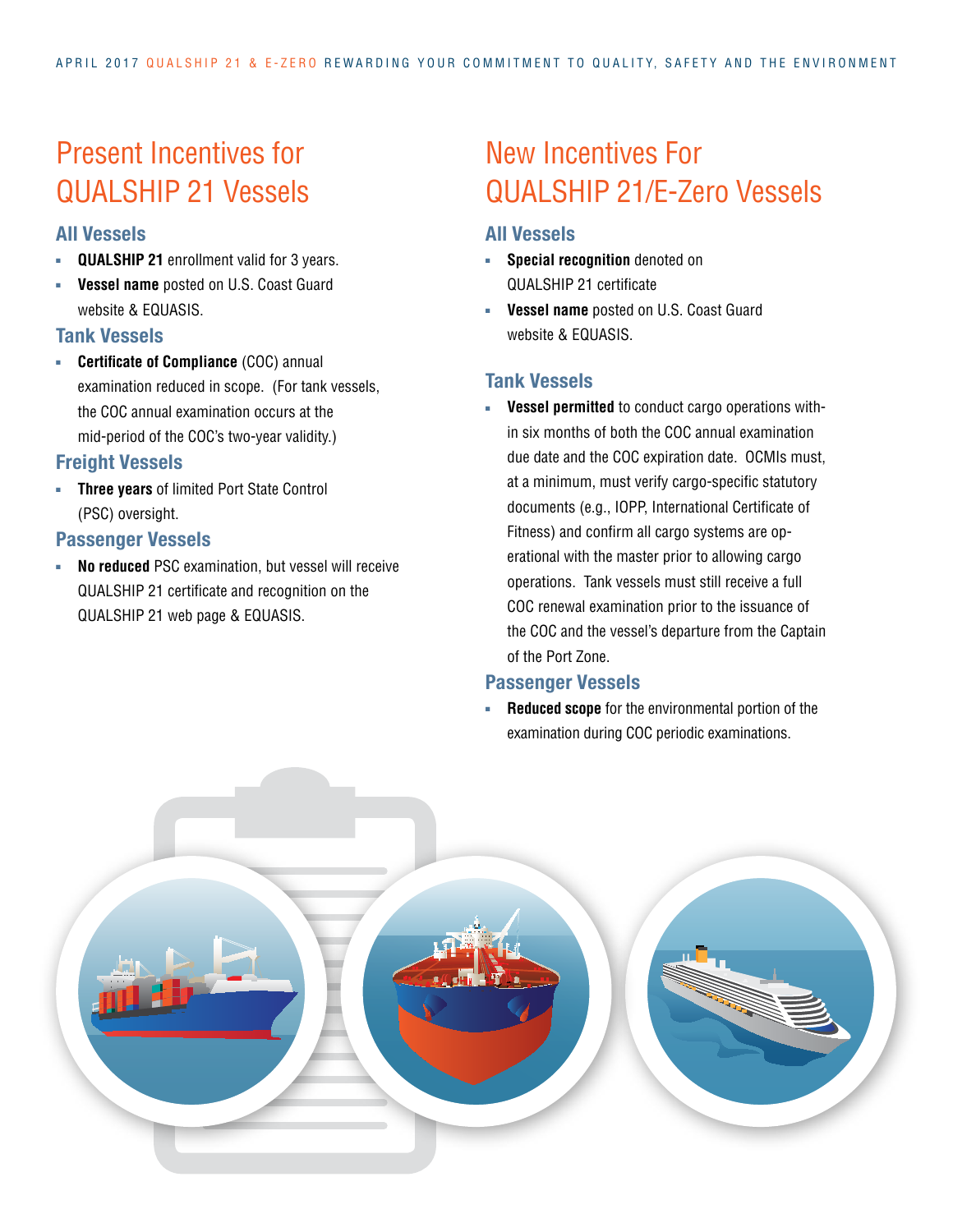# Vessel Eligibility for QUALSHIP 21

## **For the purpose of QUALSHIP 21, the initial eligibility criteria are:**

- **Nust be** a non-U.S. flagged vessel.
- The vessel must be registered to a QUALSHIP 21 qualified flag administration.
- **No substandard** vessel detentions in the U.S. within the previous 36 months.
- **No marine** violations or serious marine casualties and no more than one Notice of Violation (NOV) ticket in the U.S. within the previous 36 months.
- **A successful** U.S. PSC safety exam within the previous 24 months.
- **Not owned** or operated by any company (listed on vessel's Continuous Synopsis Record) that has been associated with more than one PSC detention in U.S. waters within the previous 24 months.
- **Vessels cannot** have their statutory convention certificates issued by a targeted recognized organization (RO). Targeted ROs are those that have points assigned in the U.S. Port State Control Matrix as listed in the most recent PSC Annual Report.
- **Fig. 3** The Coast Guard reserves the right to restrict eligibility in the QUALSHIP 21 program to any vessel because of special circumstances. This includes but is not limited to significant overseas casualties or detentions and pending criminal or civil investigations.



# Vessel Eligibility for E-Zero designation

- **Must be** a vessel enrolled in QUALSHIP 21, maintain certification for the past three years and remain eligible for reenrollment.
- **Zero worldwide** MARPOL detentions for the vessel in the past three (3) years.
- **Zero environmental deficiencies (MARPOL, 33 CFR** Subchapter O, Ballast Water Management, Vessel General Permit, Antifouling) in the U.S. over the past three (3) years.
- **EXEX 2 Exero Letters** of Warning, Notices of Violation or Civil Penalties related to Right Whale Mandatory Ship Reporting or speed restriction violations over the past 5 (five) years.
- **Installed** CG type-approved Ballast Water Management (BWM) system or operating without a BWM compliance date extension letter granted in accordance with 33 CFR 151.2036.

## Qualifying Flag Administrations

## **For flag administrations to qualify for the QUALSHIP 21 program, they must:**

- **Not have** a three-year detention ratio greater than 1.0%.
- <sup>n</sup> **Have at** least 10 PSC examinations in the U.S. in each of the previous 3 years.
- **Submit a** Self-Assessment of Flag Administration (State) Performance to the IMO and provide a copy to the U.S. Coast Guard.
- **Submit an** Executive Summary from their Member State Audit Scheme audit to the U.S. Coast Guard or submit a letter or email attesting to the fact that they have not yet undergone the audit but have submitted their request to be audited.